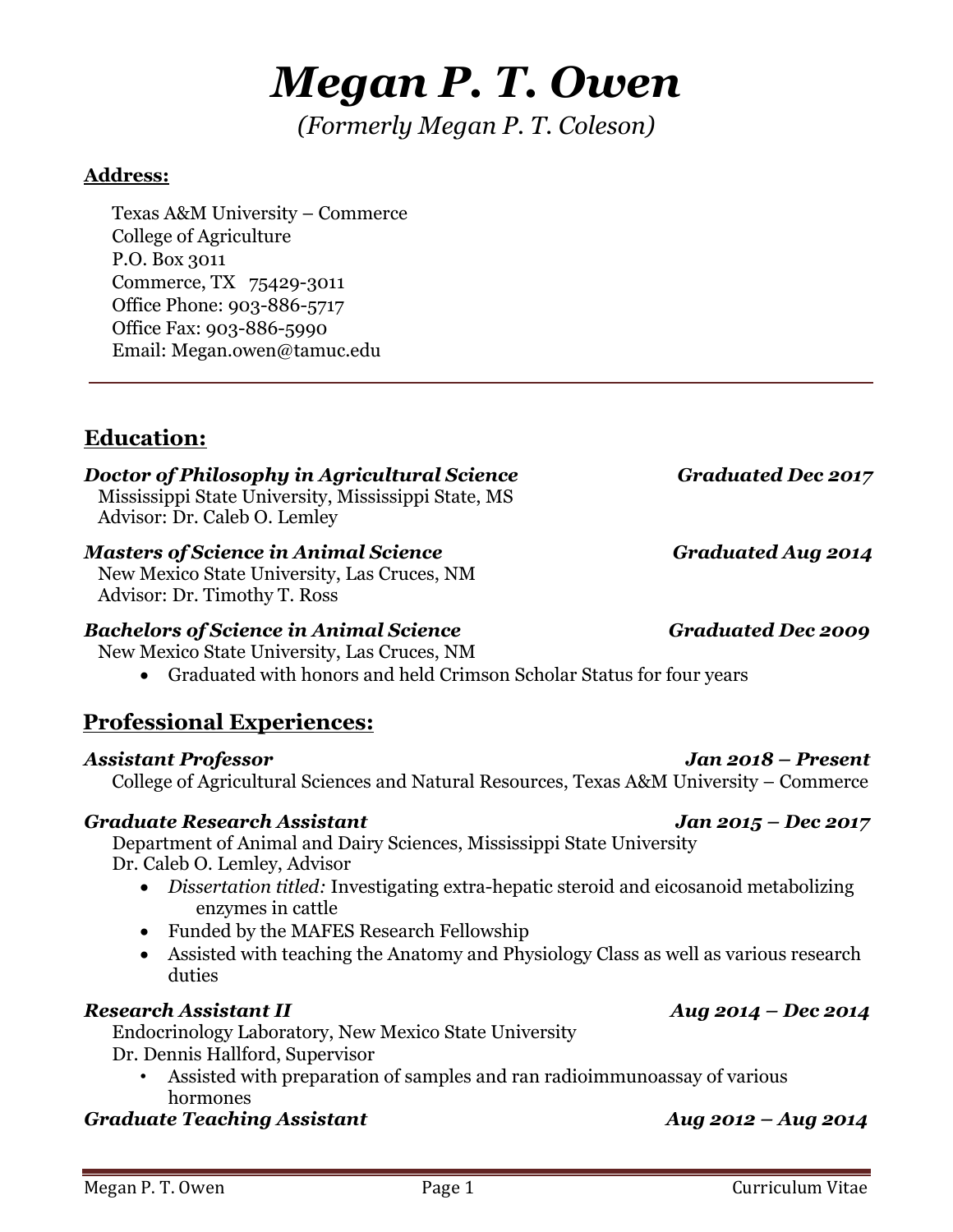Department of Animal and Range Sciences, New Mexico State University Dr. Timothy T. Ross, Advisor

- *Thesis titled*: Increased serum progesterone concentrations and corpora lutea as a result of hCG administration to ewes day 4 post-mating and potential mediators
- Received the Dean's Award of Excellence for Graduate Students in Animal Science: Funded by the Agricultural Experiment Station
- Assisted with management of campus sheep flock; performed breeding soundness exams on breeding rams and rams that were to be sold; and assisted with the breeding program
- Teaching assistant and research duties

#### *Horse Farm Aide* **Aug 2011 –** *Aug 2012 Aug 2011 – Aug 2012*

Department of Animal and Range Sciences, New Mexico State University Joby Priest, Horse Farm Manager

- Assisted with reproductive duties, feeding, and general care of horses on premises
- General maintenance of the farm and facilities

#### *Veterinary Technician Jan 2011 – Aug 2011*

Alpha Equine Breeding Center, Granbury, TX Dr. M.C. Baker, Veterinarian/Owner

Assist with multiple aspects of equine reproductive services, foaling out mares, ran plasma into all foals, care of sick and injured foals, general care of horses on the property**,** and charged with training and mentoring an intern

#### *Breeding Farm Management Internship Jan 2010 – Dec 2010*

Equine Reproduction Laboratory, Colorado State University, Fort Collins, CO Dr. Jason Bruemmer, Dr. Patrick McCue, and Dr. Elaine Carnevale

- Short Courses were taken in Reproductive Management and Artificial Insemination, Cooled Semen, Frozen Semen, and Foaling and Care of the Newborn Foal
- Taught equine breeding techniques, stallion handling inside and outside of the collection shed, evaluation of fresh, cooled, and frozen semen, intramuscular, intravenous, and subcutaneous injections

#### *Farm Aide May 2009 - Dec 2009*

Department of Animal and Range Sciences, New Mexico State University Todd Edwards, Farm Manager

• Feeding, working, and general care of livestock (cattle, sheep, goats, and swine), operating heavy farm equipment, general maintenance of the farm and facilities

# **Refereed Journal Publications:**

Sanford, Carla D., **Megan P.T. Owen**, Nicola Oosthuizen, Pedro L. P. Fontes, Kimberley A. Vonnahme, Megan Nelson, Arshi Reyaz, Caleb O. Lemley, Nicolas DiLorenzo, and G. Cliff Lamb. 2020. Effects of administering exogenous bovine somatotropin to beef heifers during the first trimester on conceptus development as well as steroid and eicosanoid metabolizing enzymes. J. Anim. Sci. *Submitted.*

C.O. Lemley\*, K.J. Bowers, K.C. Yankey, M.L. Tu, C.G. Hart, C.S. Steadman, K.J. McCarty, **M.P.T. Owen.** 2019. Investigating Ovine Placentome Blood Perfusion using Power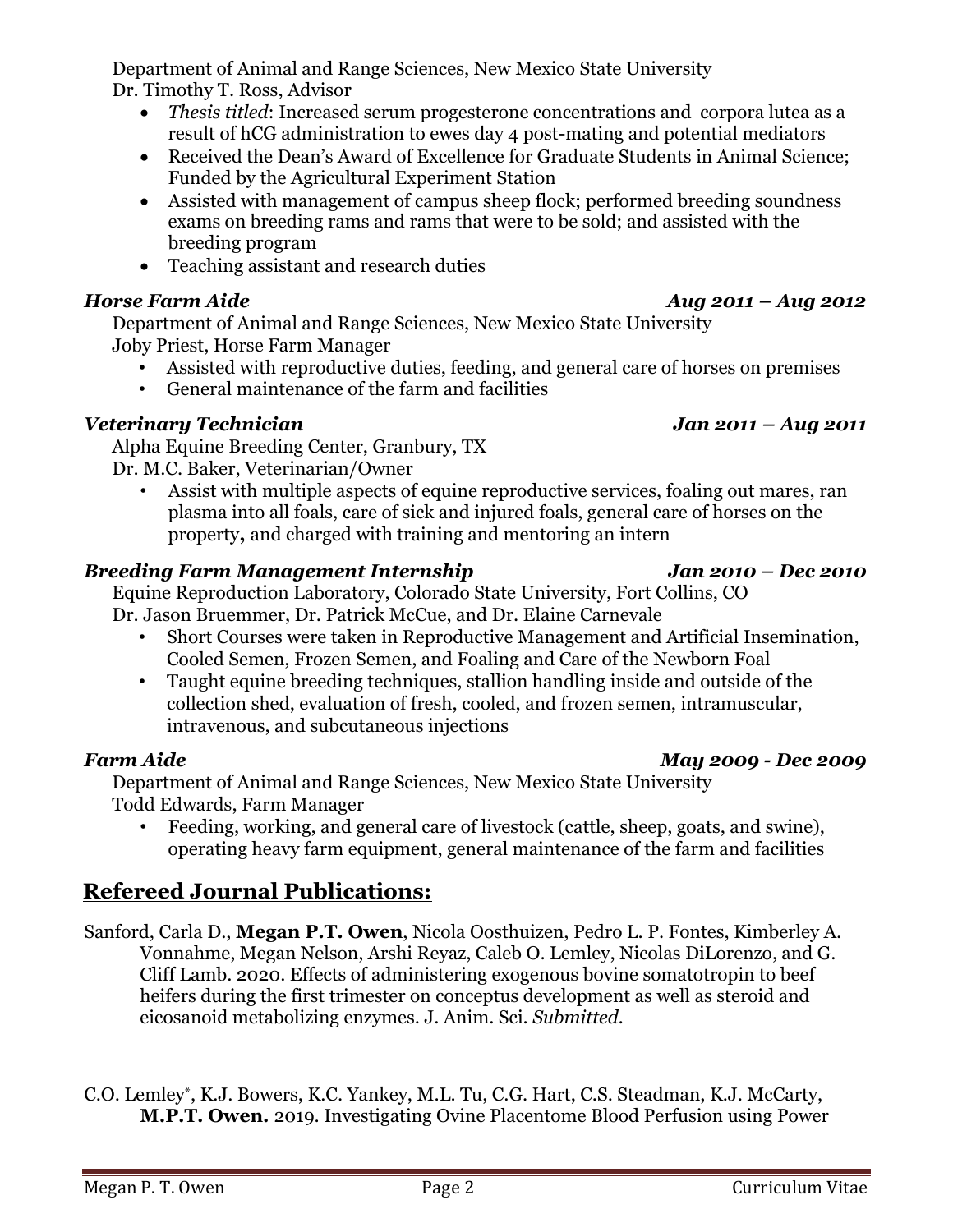Flow Doppler Ultrasonography. Small Ruminant Research. https://doi.org/10.1016/j.smallrumres.2020.106051

- **Owen, Megan,** Emmalee Northrop, Jerica Rich, George Perry, Caitlin Hart, Keelee McCarty, Jun Yang, Debin Wan, Caleb Lemley. 2019. Oxylipin concentrations and hormone metabolizing enzymes in bovine corpora lutea during maternal recognition of pregnancy. Theriogenology. [https://doi.org/10.1016/j.theriogenology.2019.10.003.](https://doi.org/10.1016/j.theriogenology.2019.10.003)
- McCarty, Keelee J., **Megan P. T. Owen**, Caitlin G. Hart, Robyn C. Thompson, Derris D. Burnett, E. Heath King, Richard M. Hopper, and Caleb O. Lemley. 2018. Effect of chronic melatonin supplementation during mid to late gestation on maternal uterine artery blood flow and subsequent development of male offspring in beef cattle. J. Anim. Sci. https://doi.org/10.1093/jas/sky363.
- **Owen, Megan P. T.,** Keelee J. McCarty, Caitlin G. Hart, Christie S. Steadman, and Caleb O. Lemley. 2018. Examining Uterine Endometrial Blood Perfusion Using a Novel Laser Doppler Technique in Angus Cows. Anim. Reprod. Sci. 190. 119-126. https://doi.org/10.1016/j.anireprosci.2018.01.015.
- **Owen, Megan P. T.**, Emily N. Ferjak, Clay A. Cavinder, Keelee J. McCarty, Kalisha C. Yankey, Caitlin G. Hart, Derris D. Burnett, Thu Dinh, and Caleb O. Lemley. 2017. Effects of body condition score on steroid and eicosanoid enzyme activity in various mare tissues during winter anestrous. Reprod. Dom. Anim. DOI: 10.1111/rda.13104.
- Muth-Spurlock, A. M., J. A. Dix, **M. P. T. Coleson**, C. G. Hart, C. O. Lemley, T. M. Schulmeister, G. C. Lamb, and J. E. Larson. 2016. The effect of follicular wave on fertility characteristics in beef cattle. J. Anim. Sci. DOI:10.2527/jas2016.0898.
- **Coleson**, **Megan P. T.,** Nicole S. Sanchez, Amanda K. Ashley, Timothy T. Ross, and Ryan L. Ashley. 2015. Human chorionic gonadotropin increases serum progesterone, number of corpora lutea and angiogenic factors in pregnant sheep. Reproduction. 150. 43-52. DOI:10.1530/REP-14-0632.

# **Abstracts & Proceedings:**

- Hisaw, Zachary A., Caleta M. Willis, Kaylee R. Kipp, Douglas Eborn, **Megan P. Owen**. 2020. Effects of supplementing heifers with dietary quercetin during late-gestation. Abstract: 69. 2020 ASAS Southern Section Meeting. Chattanooga, Tennessee. Oral Presentation.
- Kipp, Kaylee R., Douglas Eborn, **Megan P. Owen**. 2020. Mineral Supplementation Effects in Stocker Cattle Performance Grazed on Wheat Seeded Native Pastures. Abstract: 113. 2020 ASAS Southern Section Meeting. Chattanooga, Tennessee. Oral Presentation.
- Hendricks, Meagan, Douglas Eborn, Kaylee R. Kipp, Caleta M. Willis, **Megan P. Owen**. 2020. Performance Effects on Weaned Calves using 3 Weaning Strategies and Nutritional Supplementation. Abstract: 120. 2020 ASAS Southern Section Meeting. Chattanooga, Tennessee. Oral Presentation.
- **Owen, Megan P. T.,** Keelee J. McCarty, Melissa M. Steichen, Carla D. Sanford, Luara B. Canal, Pedro L. P. Fontes, Nicky Oosthuizen, Nicolas DiLorenzo, Kim Vonnahme, G. Cliff Lamb, and Caleb O. Lemley. 2017. Effects of Biweekly Administration of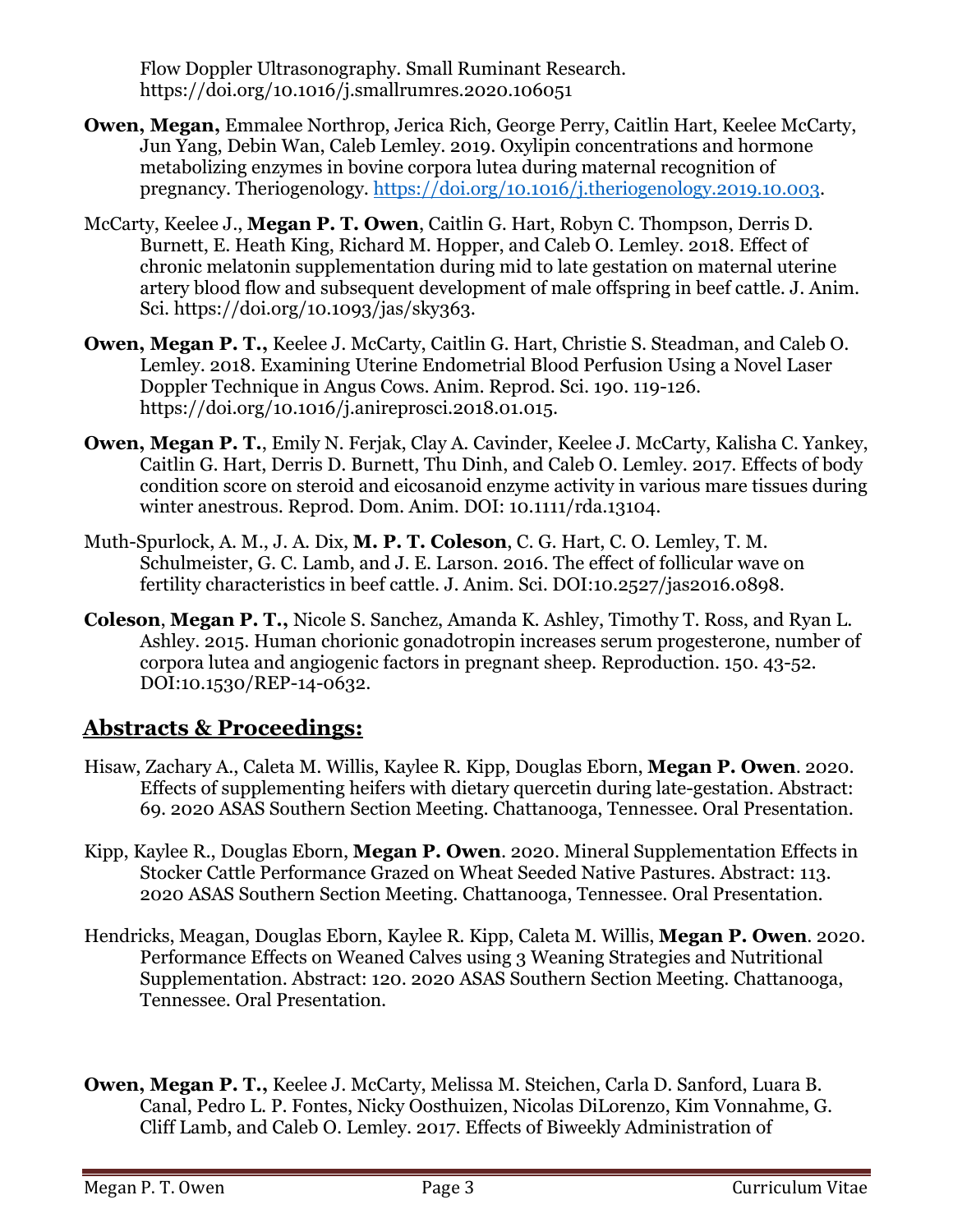Recombinant Bovine Somatotropin on Steroid Metabolizing Enzymes during Early Gestation. Abstract: 105. ASAS Annual Meeting. Baltimore, Maryland. Ph.D. Poster Competition.

- **Owen, Megan P. T.,** Keelee J. McCarty, Kalisha C. Yankey, Christopher N. McGee, Caitlin G. Hart, and Caleb O. Lemley. 2017. Examining Uterine Endometrial Blood Perfusion Using a Novel Laser Doppler Technique in Angus Cows. Abstract: 481. ASAS Annual Meeting. Baltimore, Maryland. Poster Presentation.
- McCarty, Keelee J., **Megan P. T. Owen**, Caitlin G. Hart, Kalisha C. Yankey, Robyn C. Thompson, Derris D. Burnett, E. Heath King, Richard M. Hopper, and Caleb O. Lemley. 2017. Effect of Melatonin Supplementation during Mid- to Late- Gestation on Maternal Uterine Blood Flow and Calf Size at Birth. Abstract: 487. ASAS Annual Meeting. Baltimore, Maryland. Poster Presentation.
- McCarty, Keelee J., **Megan P. T. Owen**, Caitlin G. Hart, Kalisha C. Yankey, Trent Smith, and Caleb O. Lemley. 2017. Effect of Melatonin Supplementation from Mid- to Late-Gestation on Hair Growth and Skin Temperature of Beef Cattle. Abstract: 71. ASAS Annual Meeting. Baltimore, Maryland. M.S. Poster Competition (1st place).
- McGee, Christopher N., **Megan P. T. Owen**, Keelee J. McCarty, Caitlin G. Hart, Kalisha C. Yankey, E. Heath King, Richard M. Hopper, Derris D. Burnett, and Caleb O. Lemley. 2017. Characterizing Fetal Liver and Placental Steroid and Eicosanoid Metabolizing Enzymes from Dams Supplemented with Melatonin. Abstract: 121. ASAS Annual Meeting. Baltimore, Maryland. Undergraduate Poster Competition (3rd place).
- Yankey, Kalisha C., **Megan P. T. Owen**, Emily N. Ferjak, Clay A. Cavinder, Keelee J. McCarty, Caitlin G. Hart, Derris D. Burnett, Thu T. N. Dinh, and Caleb O. Lemley. 2017. Effect of Body Condition Score on Steroid and Eicosanoid Metabolizing Enzymes in Various Horse Tissues. Abstract: 120. ASAS Annual Meeting. Baltimore, Maryland. Undergraduate Poster Competition.
- Larson, Jamie E., Gunnar R. Dunham, Kalisha C. Yankey, **Megan P.T. Owen**, Melissa M. Steichen, Keelee J. McCarty, Amanda E. Stone, and Caleb O. Lemley. 2017. Additional exercise among grazing dairy cows and effects on uterine blood flow, milk production, and milk composition. Abstract: 516. ASAS Annual Meeting. Baltimore, Maryland. Poster Presentation.
- **Coleson, Megan P. T.,** Emmalee J. Northrop, Jerica J. J. Rich, George A. Perry, Caitlin G. Hart, Keelee J. McCarty, and Caleb O. Lemley. 2016. Effect of pregnancy on steroid and eicosanoid metabolizing enzymes in bovine reproductive tissues. Abstract: 1053. Joint Annual Meeting. Salt Lake City, Utah. Poster Presentation.
- McCarty, Keelee J., **Megan P. T. Coleson**, Sambhu M. Pillai, Maria L. Hoffman, Amanda K. Jones, Kristen E. Govoni, Sarah A. Reed, Steven A. Zinn and Caleb O. Lemley. 2016. Effects of maternal nutrition during gestation on placental steroid metabolizing enzyme activity in sheep. Abstract: 208. Joint Annual Meeting. Salt Lake City, Utah. Poster Competition; Placed 2nd.
- **Coleson**, **Megan P. T.**, Christa L. Gilfeather, Kimberly A. Vonnahme, and Caleb O. Lemley. 2015. Ovine maternal nutrient restriction from mid to late gestation induces steroid metabolizing enzyme activity in maternal and fetal reproductive and liver tissues. Abstract: M221. Joint Annual Meeting. Orlando, Florida. Poster Presentation.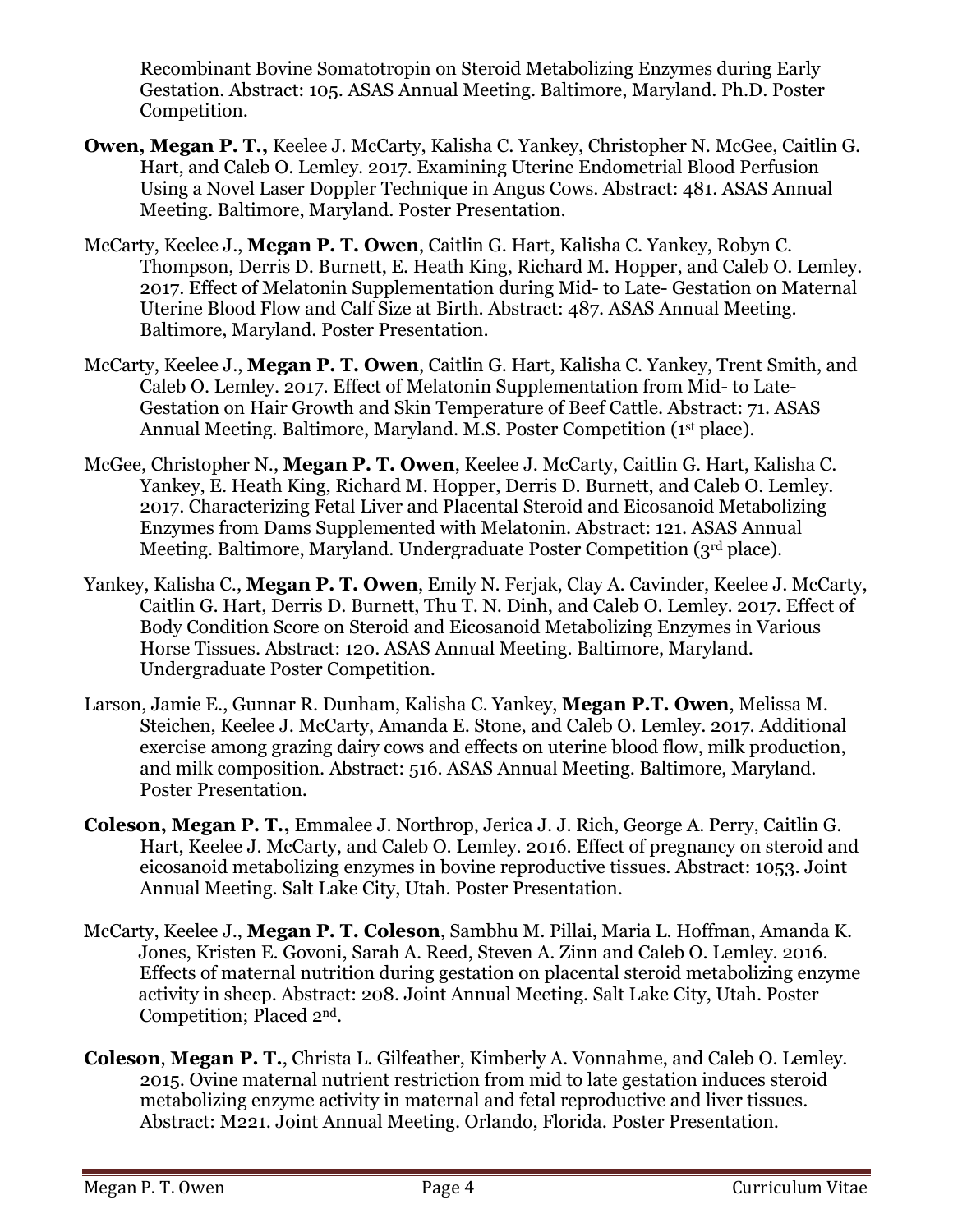- **Coleson**, **Megan P. T.,** R. L. Ashley, and T. T. Ross. 2014. Effects of hCG administration in ewes post mating on production of 3β-hydroxysteroid dehydrogenase, steroidogenic acute regulatory protein, and interferon-stimulated gene 15. Proc. West. Sec. Am. Soc. Anim. Sci. 65: 203-206. Poster Presentation.
- Sanchez, N.S., **M. P. T. Coleson**, T. T. Ross, K. E. Quinn, A. K. Ashley, and R. L. Ashley. 2014. Expression of Membrane Progesterone Receptors and Select Angiogenic Factors, are Altered in Ewes Treated with hCG. Proc. West. Sec. Am. Soc. Anim. Sci. 65.
- Stewart, Whit, Eric Scholljegerdes, Shad Cox, Tim Ross, Richard Dunlap, **Megan Coleson**, Daniel Fellwock, Ronald Pope, and Faron Pfeiffer. 2014. Commercial Rambouillet and South African Meat Merino (SAMM) crossbred rams: growth, feed efficiency, wool and ultrasound carcass characteristics. Proc. Corona Range and Livestock Res. Center 2014 Field Day.
- Buck, C. M., N. M. Rodriguez, F. R. Melgar, L. H. Schmitz, A. L. Salazar, K. H. Marchetti, B. E. Bonfantini, S. L. Lodge-Ivey, **M. P. T. Coleson**, C. B. Gardner, J. R. Graves, and E. J. Scholljegerdes. 2014. Effects of ad libitum supplement containing increasing levels of microalgae, Scenedesmus sp., on site and extent of digestion in beef heifers consuming a forage-based diet. Proc. West. Sec. Am. Soc. Anim. Sci. 65: 74-78.
- **Coleson**, **M. P. T.,** C. M. Richardson, R. L. Ashley, K. E. Quinn, C. A. Gurule, R. A. Halalsheh, D. M. Hallford, and T. T. Ross. 2013. Effects of human chorionic gonadotropin administration in ewes post mating on serum progesterone concentration and number of corpora lutea and concepti. Proc. West. Sec. Am. Soc. Anim. Sci. 64: 84-87. Graduate Student Paper Competition; Oral Presentation.

# **Extension Publications:**

- Stewart, Whit, Eric Scholljegerdes, Shad Cox, Tim Ross, Richard Dunlap, **Megan Coleson**, Daniel Fellwock, Ronald Pope, and Faron Pfeiffer. 2014. Commercial Rambouillet and South African Meat Merino (SAMM) crossbred rams: growth, feed efficiency, wool and ultrasound carcass characteristics. Proc. Corona Range and Livestock Res. Center 2014 Field Day.
- Lemley, Caleb O., Keelee J. McCarty, **Megan P. T. Coleson**, and Caitlin G. Hart. 2016. Programming postnatal growth of calves born to beef cattle treated with melatonin during the last third of pregnancy. Abstract for Mississippi State University 2016 Beef Unit Field Day.
- **Coleson, Megan P. T.,** Keelee J. McCarty, Caitlin G. Hart, and Caleb O. Lemley. 2016. Utilization of uterine biopsies and uterine blood perfusion to examine the uterine environment throughout the estrous cycle of Angus cows. Abstract for Mississippi State University 2016 Beef Unit Field Day.

# **Oral Presentations:**

Departmental Seminar. Department of Animal and Dairy Science, Mississippi State University. September 2016. *Evaluating Placental Efficiency as a Breeding Value in Pigs.*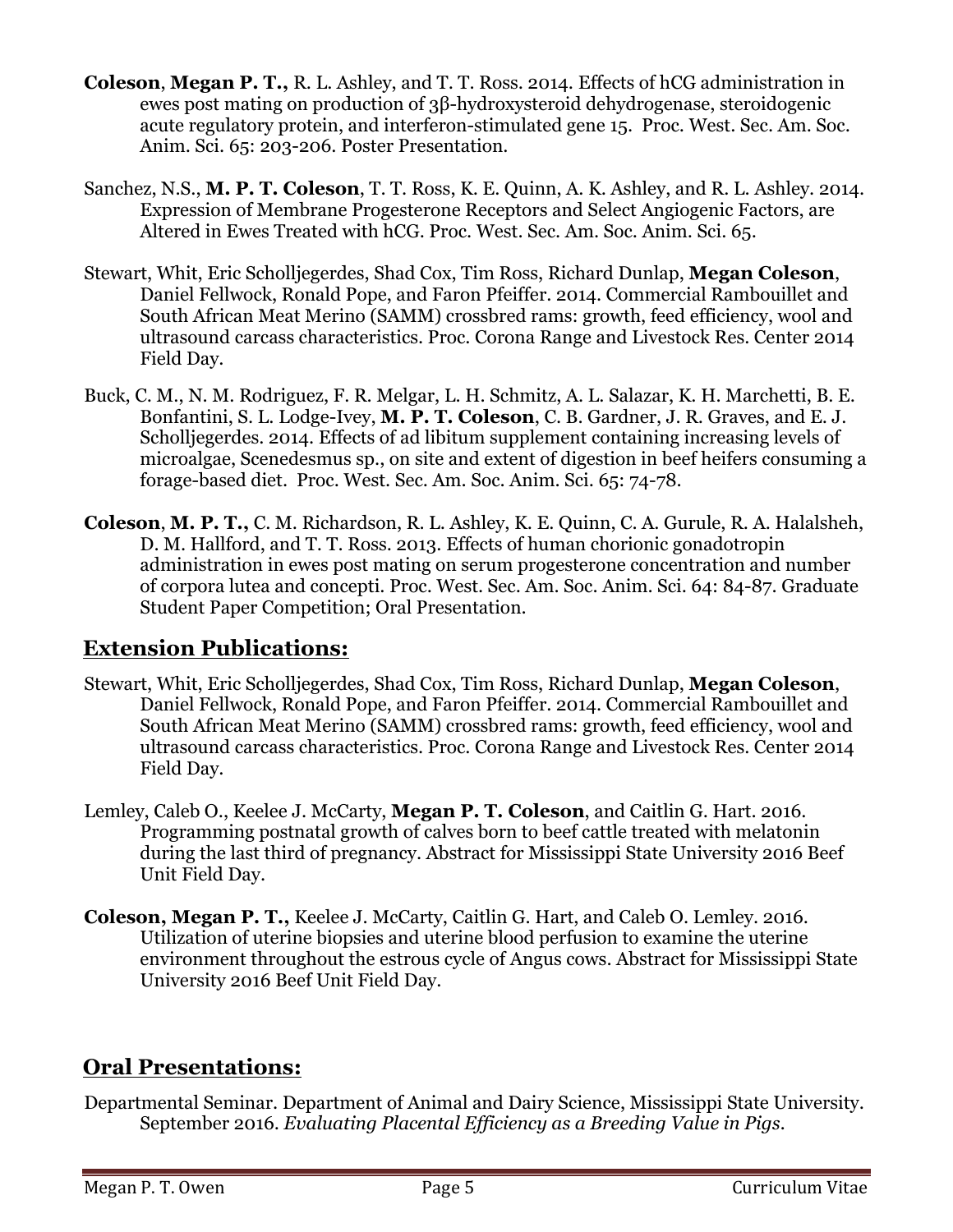- Departmental Seminar. Department of Animal and Dairy Science, Mississippi State University. February 2016. *Oxytocin: You won't be let down.*
- Departmental Seminar. Department of Animal and Dairy Science, Mississippi State University. November 2015. *Fetal Programming: Differences Between Cattle and Sheep.*
- Departmental Seminar. Department of Animal and Dairy Science, Mississippi State University. April 2015. *Investigating the effects of intra-vaginal infusion of resveratrol in nonpregnant cattle: a research proposal seminar.*
- Neumann Competition. Department of Animal and Range Sciences, New Mexico State University. April 2013. *Effects of human chorionic gonadotropin administration in ewes post-mating on serum progesterone concentration and number of corpora lutea and concepti.*
- Departmental Seminar. Department of Animal and Range Sciences, New Mexico State University. October 2012. *How does hCG increase serum progesterone concentrations when administered to ewes?*

# **Poster Presentations:**

- Dunham, G. D., J. E. Larson, C. O. Lemley, K. C. Yankey, **M. P. T. Owen**, M. M. Steichen, K. J. McCarty, and A. E. Stone. 2017. Additional exercise among grazing dairy cows and effects on uterine artery blood flow, milk production, and milk quality parameters. Abstract. MSU Undergraduate research symposium: 26.
- Dix, J. A., A. M. Muth-Spurlock, **M. P. T. Coleson,** C. G. Hart, C. O. Lemley, and J. E. Larson. 2016. Duration of progesterone exposure and its effects on circulating concentrations of steroid hormones and activities of hepatic steroid-catabolizing enzymes in beef cattle. MSU Undergraduate research symposium: 25.
- Sanchez, N. S., **M. P. T. Coleson**, T. T. Ross, A. K. Ashley, R. L. Ashley. 2013. Administration of human chorionic gonadotropin to pregnant ewes alters expression of chemokine receptor 4, membrane progesterone receptors and angiogenic factors. Howard Hughes Memorial Institute Student Summer Symposium at New Mexico State University.
- **Coleson, M. P. T.**, C. M. Richardson, R. L. Ashley, K. E. Quinn, C. A. Gurule, R.A. Halalsheh, D. M. Hallford, and T. T. Ross. 2013. Effects of human chorionic gonadotropin administration in ewes post mating on serum progesterone concentration and number of corpora lutea and concepti. Corona Range and Livestock Center's Research Day.

# **Funding:**

### *EquiVibe.com Product Donation*

- Received Donation September 2020
	- o Equivibe 4080 and matching stocks
		- Valued at \$7745

#### *Texas A&M University – Commerce Undergraduate Research Grants*

- Applied September 2019
	- o *Effects of Antioxidant Supplementation on Overall Health Parameters and Performance Characteristics in Weaned Pigs*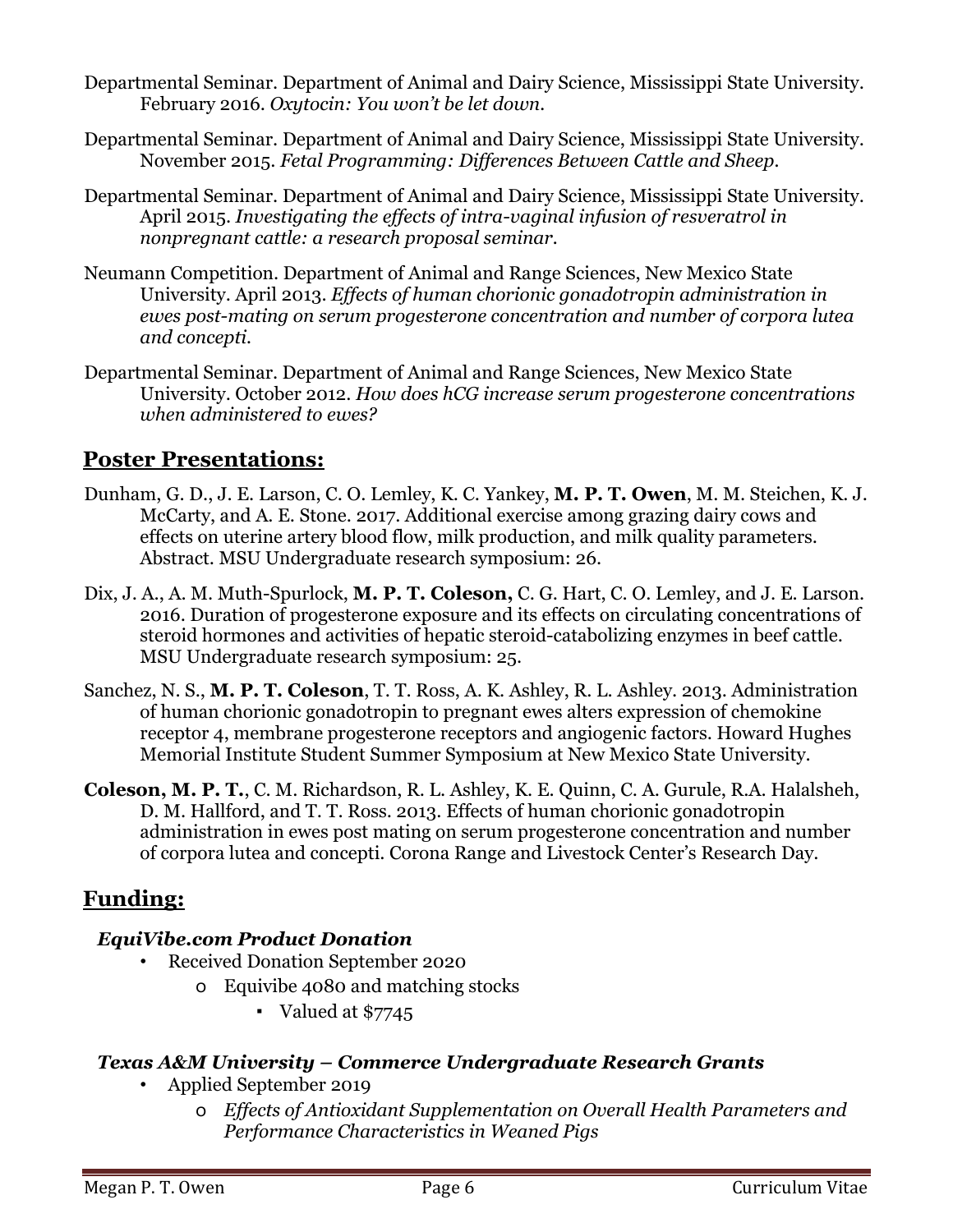- Funded: \$490
- o *Utilization of Rumen Microbes in Composting Organic Matter* 
	- Funded: \$500

### *Texas A&M University – Commerce Undergraduate Research Grants*

- Applied January 2019
	- o *Effects of quercetin to sows through the last third of gestation on piglet iron binding capacity and overall health*
		- Funded: \$490
	- o *Uterine hemodynamic and piglet health effects on quercetin to sows through the last third of gestation*
		- Funded: \$480

#### *National Pork Board and U.S. Pork Center of Excellence Swine Research and Education Experience Proposal 2018*

- Applied October 2018
- Outcome: Not Funded (\$10,000)

#### *USDA Capacity Building Grants for the Non Land Grant Colleges of Agriculture (NLGCA) Program*

- Applied May 2018
- Outcome: Not Funded (\$300,000)

#### *Mississippi Agricultural & Forestry Experiment Station: Special Research Initiative for 2016*

- Assisted in the production of the grant titled, "Investigating production characteristics of calves born to dams treated with melatonin"
- Applied October 2015
- Outcome: \$ 40,230.00 Funded (January December 2016)

#### *Mississippi Agricultural & Forestry Experiment Station: Special Research Initiative Progress Report for 2015*

• Assisted in the Progress Report for the 2015 grant titled, "Investigating a novel intravaginal therapeutic drug delivery method in cattle"

#### *Ford Foundation Fellowship Programs: Pre-doctoral Fellowships*

- Applied November 2013
- Outcome: Not Funded (\$32,000)

# **Research Mentorship:**

#### *Graduate*

Genevieve M. D'Souza. May 2018. Effect of Yeast Culture Supplementation on the Performance of High Risk Beef Cattle. *Committee Member*.

Lauren R. Parker. August 2018. Effectiveness of Different Anthelmintic Classes on the Texas A&M University-Commerce Goat Herd. *Committee Member*.

Zachary A. Hisaw. August 2019. Effects of Supplementing Heifers Dietary Quercetin during Late-Gestation on Uterine Artery Blood Flow. *Major Advisor*.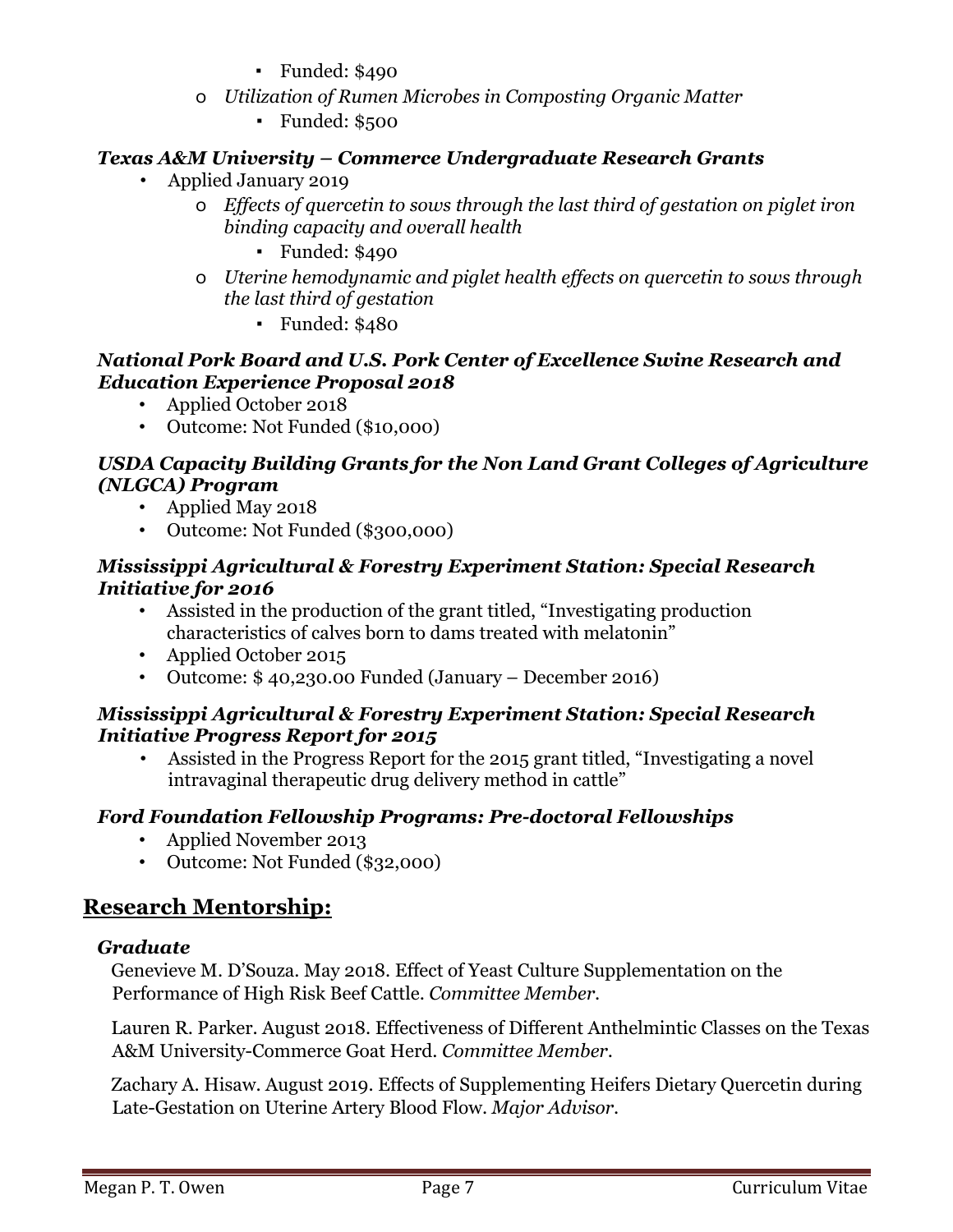Kaylee R. Kipp. Expected Dec. 2020. Determination of the Efficacy and Resistance of Different Anthelmintic Classes on Beef Calves in North East Texas. *Committee Member*.

Shanon Park. Expected May 2021. Supplementation of Stock-Type Horses with Dietary Antioxidants and the Effects on Distal Limb Blood Flow and Overall Health Status. *Major Advisor*.

#### *Undergraduate*

Breanthony N. Baker. May 2018. Comparative Economic Analysis of Beef Calf Preconditioning Programs. *Committee Member*.

Ashlyn Thomas. December 2018. Testing the Reliability of the Use of the Draminski® for Estrus Detection in Heifers. *Committee Member*.

Meagan E. Hendricks. May 2020. Implications of Stress on Beef Calves at Weaning: A study on Fence-Line Weaning. *Committee Member*.

Courtney Ezagui. May 2021. Evaluation of natural anthelmintics in newly weaned calves. *Major Advisor*.

# **Teaching Responsibilities:**

#### *Texas A&M University – Commerce*

| Graduate:<br>Endocrinology of Domestic Animals (ANS 512)<br>Spring 2020: Student Evaluations not collected due to COVID-19                                                                                                                                                                          | Spring 2020             |
|-----------------------------------------------------------------------------------------------------------------------------------------------------------------------------------------------------------------------------------------------------------------------------------------------------|-------------------------|
| Laboratory Research Techniques (ANS 597)<br>Spring 2018: Overall Student Evaluation Score of 4.75 out of 5.00<br>(with 5.00 being excellent)                                                                                                                                                        | Spring 2019             |
| Undergraduate:<br>Reproduction of Domestic Livestock with lab (ANS 311)<br>Fall 2020: Student Evaluations not collected due to COVID-19                                                                                                                                                             | <i>Fall</i> 2020        |
| <i>Equine Reproduction (EQSC 343)</i><br>Spring 2020: Student Evaluations not collected due to COVID-19<br>Spring 2021: Overall Student Evaluation Score TBD out of 5.00<br>(with 5.00 being excellent)                                                                                             | Spring 2020, 2021       |
| Feeds & Feeding (ANS 307)<br>Spring 2018: Overall Student Evaluation Score of 4.35 out of 5.00<br>(with 5.00 being excellent)<br>Spring 2019: Overall Student Evaluation Score of 4.72 out of 5.00<br>(with 5.00 being excellent)<br>Spring 2020: Student Evaluations not collected due to COVID-19 | Spring 2018, 2019, 2020 |
| Introduction to Animal Science (ANS 1319)<br>Spring 2018: Overall Student Evaluation Score of 5.00 out of 5.00<br>(with 5.00 being excellent)<br>Fall 2018: Overall Student Evaluation Score of 4.74 out of 5.00<br>(with 5.00 being excellent)                                                     | $2018 - 2021$           |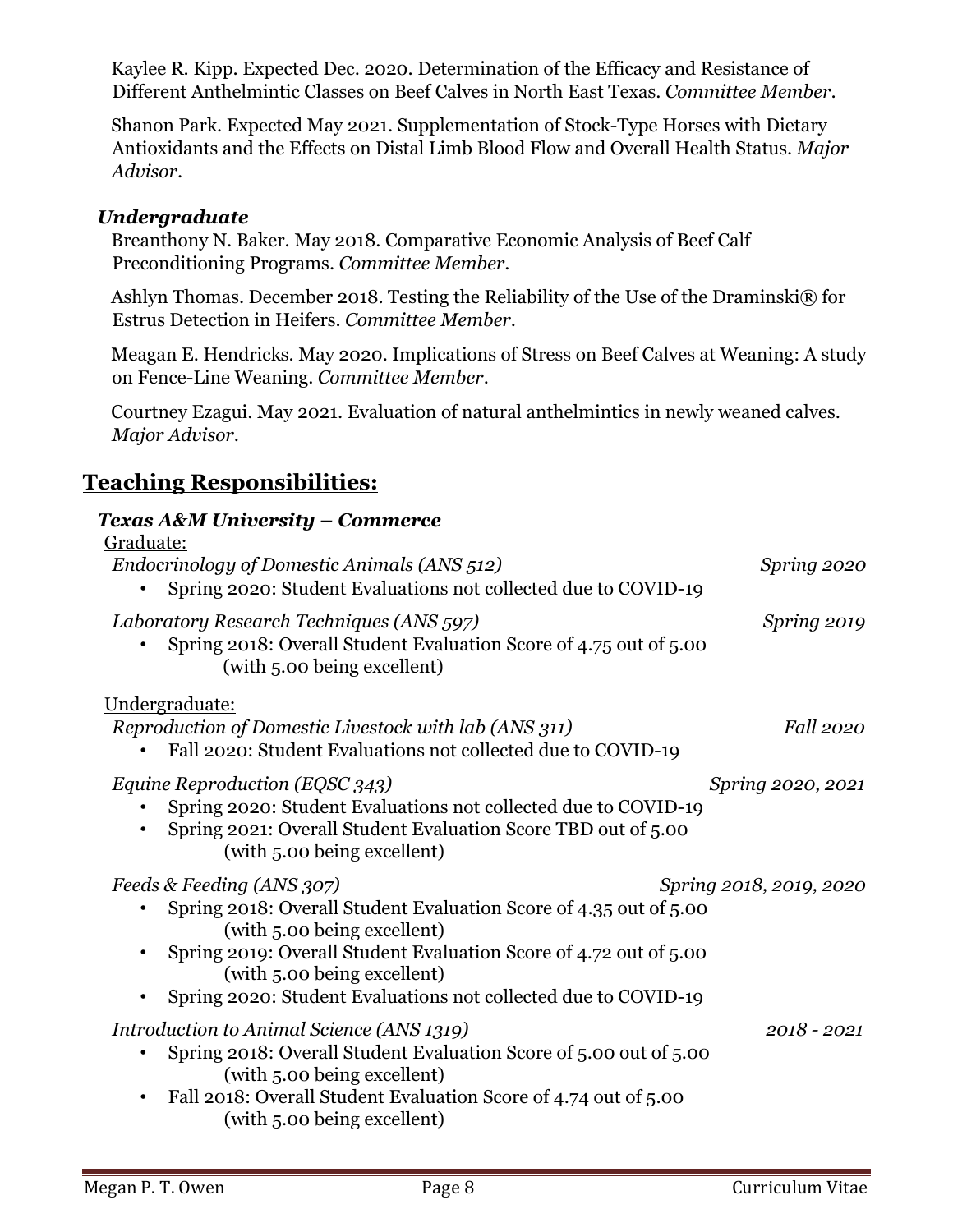| Spring 2019: Overall Student Evaluation Score of 4.70 out of 5.00<br>$\bullet$<br>(with 5.00 being excellent)<br>Fall 2019: Overall Student Evaluation Score of 4.75 out of 5.00<br>$\bullet$<br>(with 5.00 being excellent)<br>Spring 2020: Student Evaluations not collected due to COVID-19<br>$\bullet$<br>Summer II 2020: Student Evaluations not collected due to COVID-19<br>$\bullet$<br>Fall 2020: Student Evaluations not collected due to COVID-19<br>$\bullet$<br>Spring 2021: Overall Student Evaluation Score TBD out of 5.00<br>$\bullet$<br>(with 5.00 being excellent) |
|-----------------------------------------------------------------------------------------------------------------------------------------------------------------------------------------------------------------------------------------------------------------------------------------------------------------------------------------------------------------------------------------------------------------------------------------------------------------------------------------------------------------------------------------------------------------------------------------|
| Sheep and Goat Management with lab (ANS 411)<br><i>Fall</i> 2019<br>Spring 2018: Overall Student Evaluation Score of 4.75 out of 5.00<br>(with 5.00 being excellent)                                                                                                                                                                                                                                                                                                                                                                                                                    |
| Livestock Anatomy & Physiology (ANS 319)<br>Fall 2018, 2019, 2020<br>Fall 2018: Overall Student Evaluation Score of 4.73 out of 5.00<br>$\bullet$<br>(with 5.00 being excellent)<br>Fall 2019: Overall Student Evaluation Score of 4.82 out of 5.00<br>$\bullet$<br>(with 5.00 being excellent)<br>Fall 2020: Student Evaluations not collected due to COVID-19<br>$\bullet$                                                                                                                                                                                                            |
| Companion Animal Management (ANS 415)<br>Summer I 2018, 2019, 2020<br>Summer I 2018: Overall Student Evaluation Score of 4.88 out of 5.00<br>(with 5.00 being excellent)<br>Summer I 2019: Overall Student Evaluation Score of 4.70 out of 5.00<br>$\bullet$<br>(with 5.00 being excellent)<br>Summer I 2020: Student Evaluations not collected due to COVID-19<br>٠                                                                                                                                                                                                                    |
| Livestock Disease & Parasitology (ANS 419)<br>Summer 2019 & 2020<br>Summer II 2019: Overall Student Evaluation Score of 4.43 out of 5.00<br>(with 5.00 being excellent)<br>Summer I 2020: Student Evaluations not collected due to COVID-19                                                                                                                                                                                                                                                                                                                                             |
| Introduction to Animal Science Laboratory (ANS 1119)<br>Spring 2018<br>Spring 2018: Overall Student Evaluation Score of 5.00 out of 5.00<br>(with 5.00 being excellent)                                                                                                                                                                                                                                                                                                                                                                                                                 |
| Agricultural Internships (AG 405)<br>Summer II 2018<br>Summer II 2018: Overall Student Evaluation Score of 4.64 out of 5.00<br>(with 5.00 being excellent)                                                                                                                                                                                                                                                                                                                                                                                                                              |
| Grayson College                                                                                                                                                                                                                                                                                                                                                                                                                                                                                                                                                                         |
| Undergraduate:<br>Wildlife Conservation and Management (AGRI 2330)<br>Spring 2021<br>Spring 2021: Overall Student Evaluation Score TBD out of 5.00<br>(with 5.00 being excellent)                                                                                                                                                                                                                                                                                                                                                                                                       |
| Livestock Evaluation (AGRI 2321)<br>Fall 2020<br>Fall 2020: Student Evaluations not collected due to COVID-19                                                                                                                                                                                                                                                                                                                                                                                                                                                                           |
| Introduction to Animal Science (AGRI 1319)<br>Spring 2020<br>Spring 2020: Student Evaluations not collected due to COVID-19                                                                                                                                                                                                                                                                                                                                                                                                                                                             |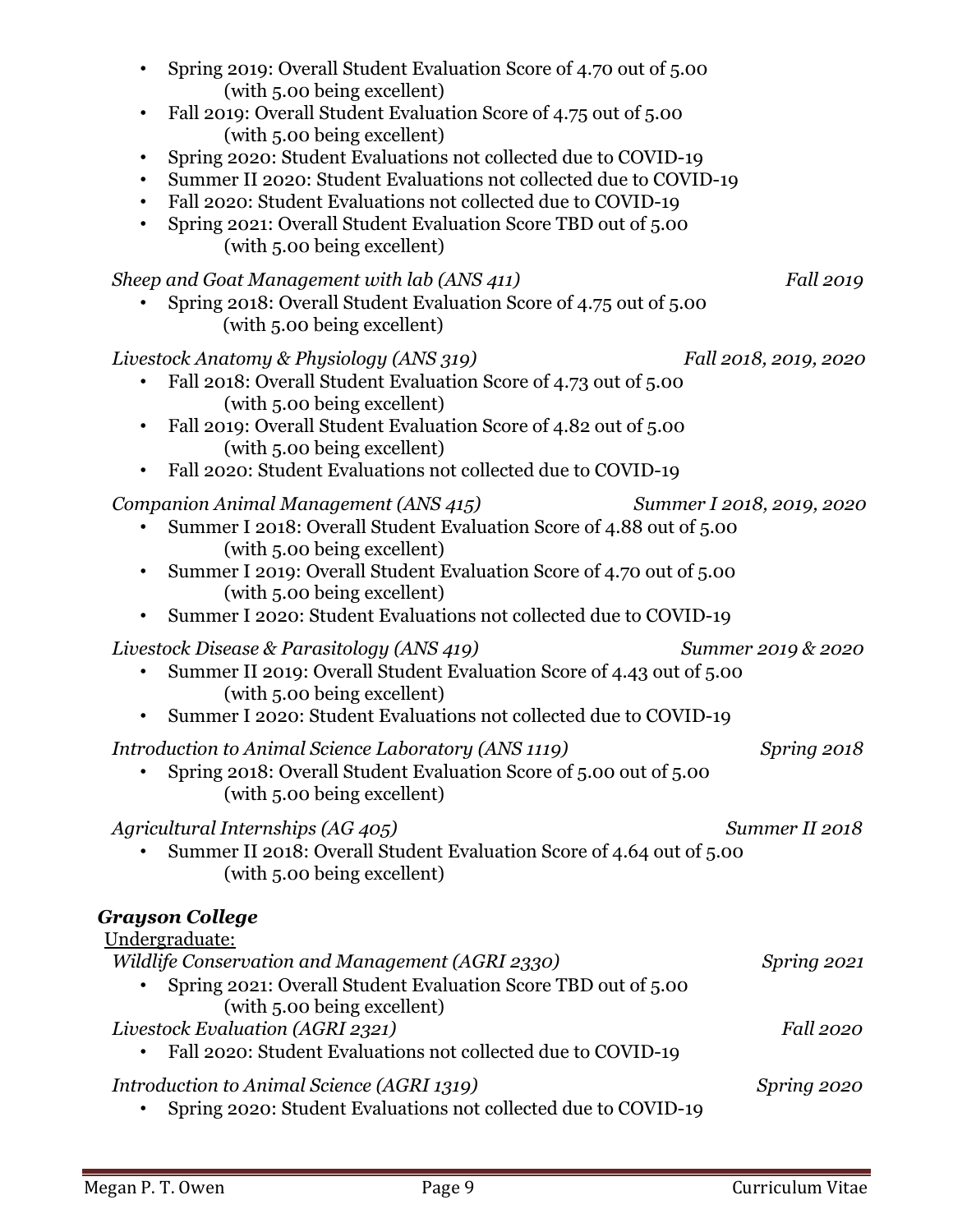*Introduction to Animal Science Laboratory (AGRI 1119) Spring 2020*

• Spring 2020: Student Evaluations not collected due to COVID-19

#### *Mississippi State University*

*Anatomy and Physiology Laboratory (VS 3014) 2015 & 2016* 

- Prepared laboratory activities, taught and demonstrated to the students the anatomy and physiology of livestock species in a laboratory setting and prepared and graded all coursework (quizzes, worksheets, and final) for the laboratory
	- o Spring 2015: Overall Student Evaluation Score of 4.26 out of 5.00 (with 5.00 being excellent)
	- o Fall 2015: Overall Student Evaluation Score of 4.64 out of 5.00 (with 5.00 being excellent)
	- o Spring 2016: Overall Student Evaluation Score of 4.69 out of 5.00 (with 5.00 being excellent)
	- o Fall 2016: Overall Student Evaluation Score of 4.85 out of 5.00 (with 5.00 being excellent)
	- o Fall 2017: Overall Student Evaluation Score of 4.56 out of 5.00 (with 5.00 being excellent)

### *New Mexico State University*

*Lambing Barn Management-Special Topics (ANSC 250) Spring 2014* 

Set up laboratories such as vaccinations, determining parturition, ewe and lamb care (which included pre- and post-parturition), methods of docking tails and castration, and preparation/organization of lectures and homework materials

#### *Halter Breaking-Special Topics (ANSC 250)* Fall 2012

• Taught, demonstrated, and monitored a group of students while halter breaking foals, as well as created and graded writing assignments as well as a midterm and final exam

# **Teaching Assistant Responsibilities:**

#### *Mississippi State University*

*Practice in Physiology and Reproduction (ADS 4611) 2015 & Spring 2016* 

Assisted in the preparation and execution of laboratory activities, assisted in the demonstrations of artificial insemination in cattle to students

### *New Mexico State University*

*Livestock, Meat, and Wool Evaluation (ANSC 303)* Fall 2014

• Assisted in setting up classes of livestock and carcasses for students to judge, managed attendance records, and graded assignments

*Agricultural Animals of the World (ANSC 351V) Fall 2012, Spring 2014* 

Assisted in setting up hands on activities such as breeding soundness evaluations, displaying reproductive tracts, and graded assignments

*Introduction to Animal Science Laboratory (ANSC 100L)* Fall 2013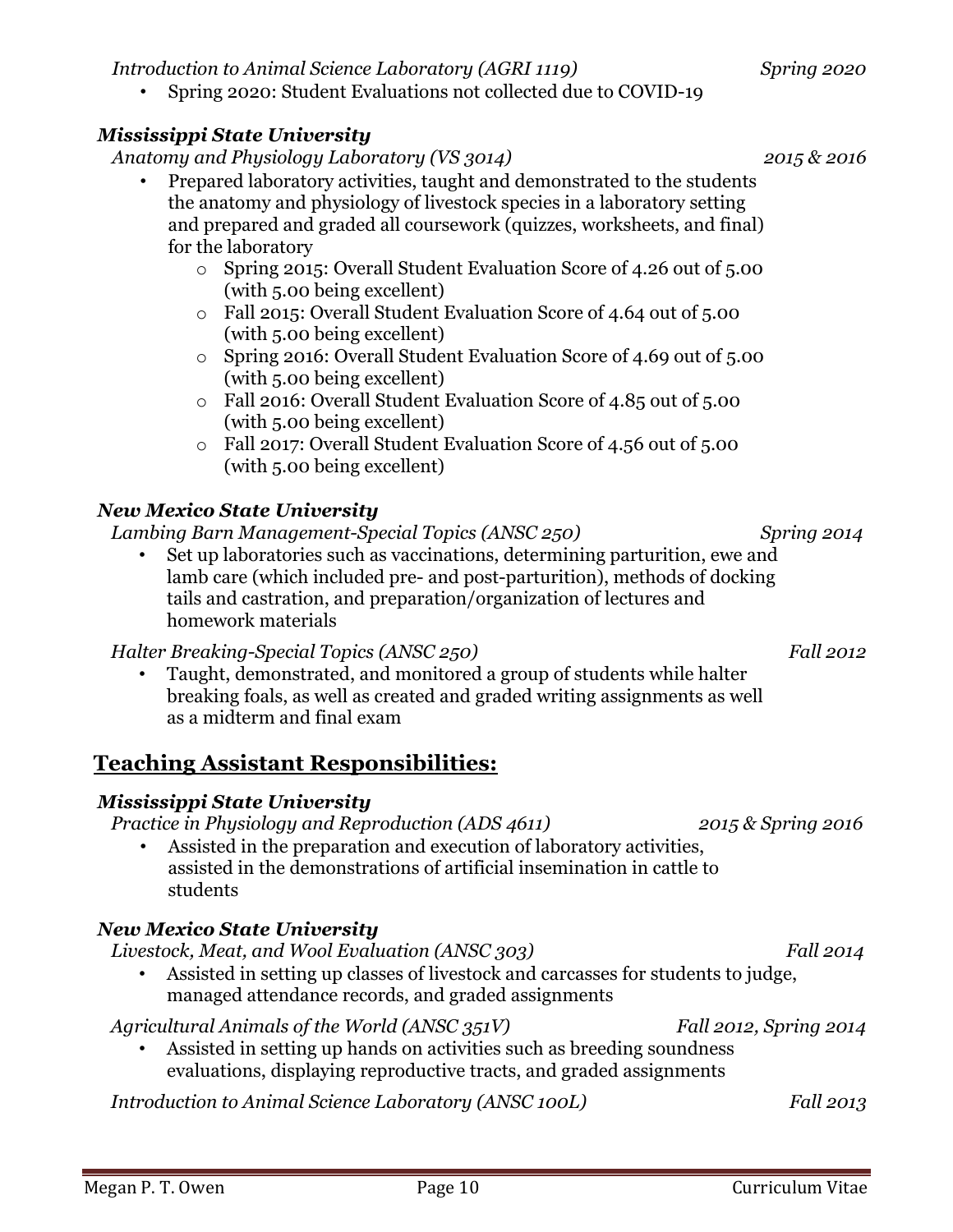| Prepared laboratory activities and worksheets, taught and demonstrated to the<br>$\bullet$<br>students breeds and species, and basic livestock care and practices                                                             |                   |
|-------------------------------------------------------------------------------------------------------------------------------------------------------------------------------------------------------------------------------|-------------------|
| Sheep and Wool Production (ANSC 414)<br>Assisted in setting up laboratories, such as vaccinations, determining<br>parturition, methods of docking tails and castration, etc, and acted as an<br>assistant for lambing watches | Spring 2013       |
| Chemistry Supplemental Instructor for Chemistry 102<br>Facilitated two CHEM 102 classes and creating lesson plans, worksheets, and<br>activities relating to the subject                                                      | Spring 2012       |
| <b>Guest Lectures:</b>                                                                                                                                                                                                        |                   |
| <b>Mississippi State University</b><br>Physiology of Reproduction Lecture (ADS 4613)<br><b>Topic: Puberty</b>                                                                                                                 | January 2017      |
| Physiology of Reproduction Lecture (ADS 4613)<br>Topic: Semen Processing and Artificial Insemination                                                                                                                          | November 2016     |
| Growth Development Lecture (ADS 3213)<br>Topic: Placental Efficiency and Intrauterine Growth Retardation                                                                                                                      | October 2016      |
| Anatomy and Physiology Lecture (VS 3014)<br>Topic: Joints                                                                                                                                                                     | August 2016       |
| Anatomy and Physiology Lecture (VS 3014)<br>Topic: Endocrinology                                                                                                                                                              | <b>March 2016</b> |
| Anatomy and Physiology Lecture (VS 3014)<br><b>Topic: Respiratory System Physiology</b>                                                                                                                                       | <b>March 2016</b> |
| Animal Science (ADS 1113)<br>Topic: Reproductive anatomy and physiology                                                                                                                                                       | November 2015     |
| Anatomy and Physiology Lecture (VS 3014)<br>Topic: Respiratory anatomy and physiology                                                                                                                                         | October 2015      |
| <b>New Mexico State University</b><br>Agricultural Animals of the World (ANSC 351V)<br>Topic: Reproductive anatomy and breeding soundness evaluations in rams                                                                 | November 2014     |

*Introduction to Animal Science Laboratory (ANSC 100L) April 2013* 

• Topic: Reproductive anatomy and breeding soundness evaluations in rams

# **Awards and Honors:**

| 2016-2017 College of Agriculture and Life Sciences – North American<br>Colleges and Teachers of Agriculture (CALS/NACTA) Graduate |
|-----------------------------------------------------------------------------------------------------------------------------------|
|                                                                                                                                   |
| Outstanding Graduate Student Award – Doctoral Student at Mississippi                                                              |
|                                                                                                                                   |
| Doctoral assistantship funded by the MAFES Research Fellowship                                                                    |
| Dean's Award of Excellence for Graduate Students at New Mexico State                                                              |
|                                                                                                                                   |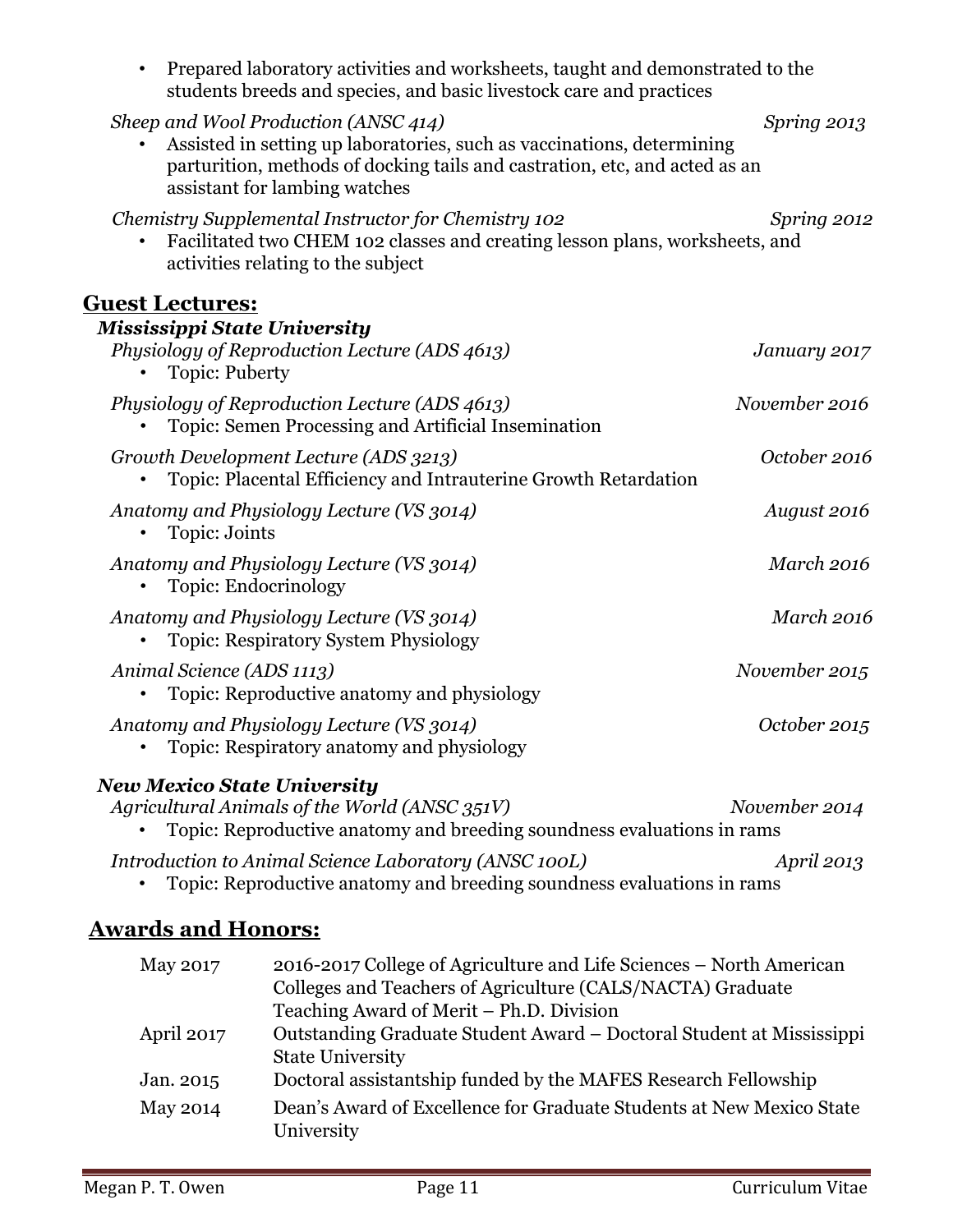| Aug. 2012  | Master's assistantship funded by the New Mexico Agricultural         |
|------------|----------------------------------------------------------------------|
|            | <b>Experiment Stations</b>                                           |
| Jan. 2010  | First NMSU student to be accepted in the Colorado State University   |
|            | Equine Breeding Farm Internship program                              |
| 2005-2009  | Graduated with honors and held Crimson Scholar Status for four years |
| Dec. 2009  | Dean's Award of Excellence for Undergraduate Students at New Mexico  |
|            | <b>State University</b>                                              |
| Dec. 2009  | Outstanding Animal Science Undergraduate Award                       |
| March 2008 | Society of Animal Science Scholar Award                              |
| March 2007 | Society of Animal Science Scholar Award                              |
|            |                                                                      |

# **Extension and Departmental Work:**

#### *Texas A&M University – Commerce*

- Facilitated the regeneration of the Livestock Show Team and recruited students to show animals for the school
	- o Grand Overall Champion Boer Buck at the East Texas State Fair 2019
	- o Placed top three with two heifers at Four States Fair Open Beef Show and one heifer at the East Texas State Fair 2019
- Assisted with the development of the CASNR video compilation [\(https://youtu.be/X51aC2quIEY\)](https://youtu.be/X51aC2quIEY) and images to be used for recruitment purposes
- Helped put on the Pre-Vet, Milk quality, and Livestock Judging FFA Area 5 and 6 Career Development Event Contest
- Worked with colleagues to get a new Sheep and Goat Facility established that will be breaking ground in Summer 2020
- Advised over 200 undergraduate students
- Served as the TAMUC Animal Science Representative for the 2018-2019 Sulfur Springs High School Advisory Committee CTE Program

#### *Mississippi State University*

- Assisted with various field days (such as the Hereford Field Day, Beef Field Day, Dairy Field Day, and "Trick or Teat" Breakfast on the Farm), Spring 2016 and 2017
- Lectured and assisted with the Cattle Artificial Insemination School, Spring 2015, Spring 2016, Fall 2016, and Spring 2017
- Aided in interactive recruitment opportunities for Academic Insight, 2015 2017
- Facilitated in the learning and award of the Animal Science Merit Badge to Boy Scouts participating at Camp Seminole, Summer 2015
- Assisted with the preparation, execution, oral presentations, and quiz bowl for the Mississippi State University Academic Quadrathlon in Fall 2015 - 2016

#### *New Mexico State University*

- Assistant Coordinator for the New Mexico State University Academic Quadrathlon and Assistant Coach for the 2013 and 2014 Academic Quadrathlon Team
- Helped with the preparation, execution, and oral presentations for the Diné Sheep Days in 2013
- Assisted with preparation, execution, and oral presentations for the College Degree Days in 2013 and 2014
- Assisted with advising undergraduate students during advising parties and registration for classes to ensure a prompt and successful graduation